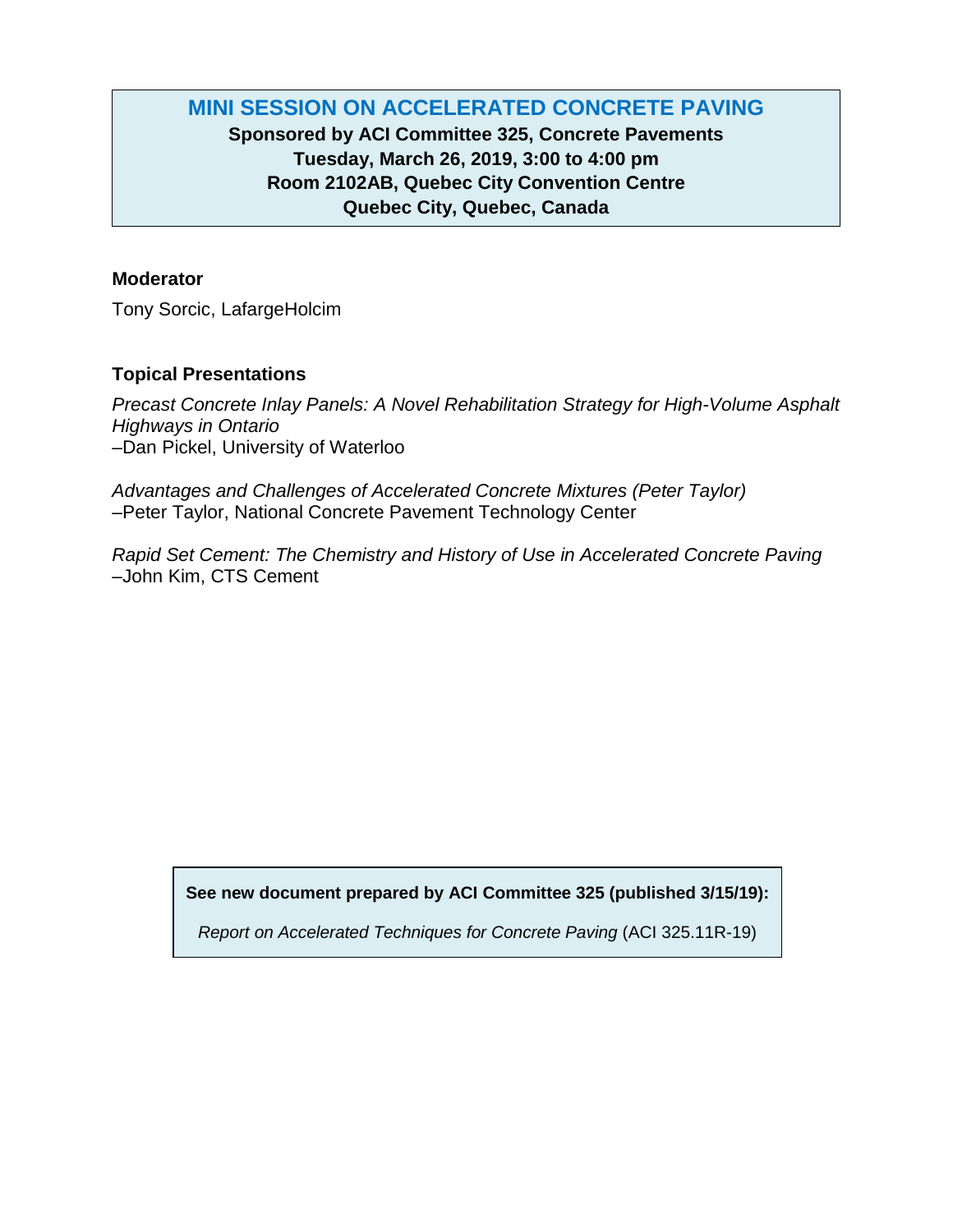#### **MEETING AGENDA ACI Committee 325, Concrete Pavements Tuesday, March 26, 2019, 4:00 to 5:30 pm Room 2102AB, Quebec City Convention Centre Quebec City, Quebec, Canada ACI 325 Leadership** Chair: Kurt Smith [\(ksmiith@appliedpavement.com\)](mailto:ksmiith@appliedpavement.com) **ACI 325 Committee Mission** Develop and report information on concrete

| Vice Chair: Peter Taylor (ptaylor@iastate.edu)             | pavements.                                                                                             |
|------------------------------------------------------------|--------------------------------------------------------------------------------------------------------|
| Secretary: Tony Sorcic (tony.sorcic@lafargeholcim.com)     | ACI 325 Committee Goals                                                                                |
| Past Chair: David Pittman (David.W.Pittman@usace.army.mil) | Develop documents, sessions, and webinars on the<br>latest technologies in the design and construction |
| TAC:<br>Michael Stenko (mstenko@transpo.com)               | of concrete pavements.                                                                                 |

## **1. Call to Order**

- **2. Introductions**
- **3. Agenda Review**

## **4. Approve Fall 2018 Meeting Minutes (Las Vegas)**

#### **5. Chair's Report**

- a. Committee Mission and Goals
- b. ACI 325 Membership Review
	- i. Voting = 33 (20 General Interest, 8 Producer, 5 User)
	- ii. Consulting  $= 3$
	- iii. Associate  $= 47$
- c. Report on ACI Technical Committee Chair Workshop
- d. Summary of Spring 2019 ACI 325 Activities

| Event                                               | <b>Type</b>  | <b>Meeting Date/Time</b> | <b>Meeting Location</b>      |
|-----------------------------------------------------|--------------|--------------------------|------------------------------|
| 325 A, Pavement Design                              | Subcommittee | Tues, Mar 26, 9-10 am    | Hilton, Sainte-Foy<br>Room   |
| 325 C, Jointed Precast<br><b>Concrete Pavements</b> | Subcommittee | Tues, Mar 26, 10-11 am   | Conv. Centre, Room<br>2101   |
| 325 F, Concrete Overlays                            | Subcommittee | Tues, Mar 26, 1-2 pm     | Conv. Centre, Room<br>304B   |
| 325 TG1, Thin Concrete<br><b>Pavements</b>          | Task Group   | Tues, Mar 26, 2-3 pm     | Conv. Centre, Room<br>304B   |
| 325, Concrete Pavements                             | Committee    | Tues, Mar 26, 3-5:30 am  | Conv. Centre, Room<br>2102AB |

e. TAC Update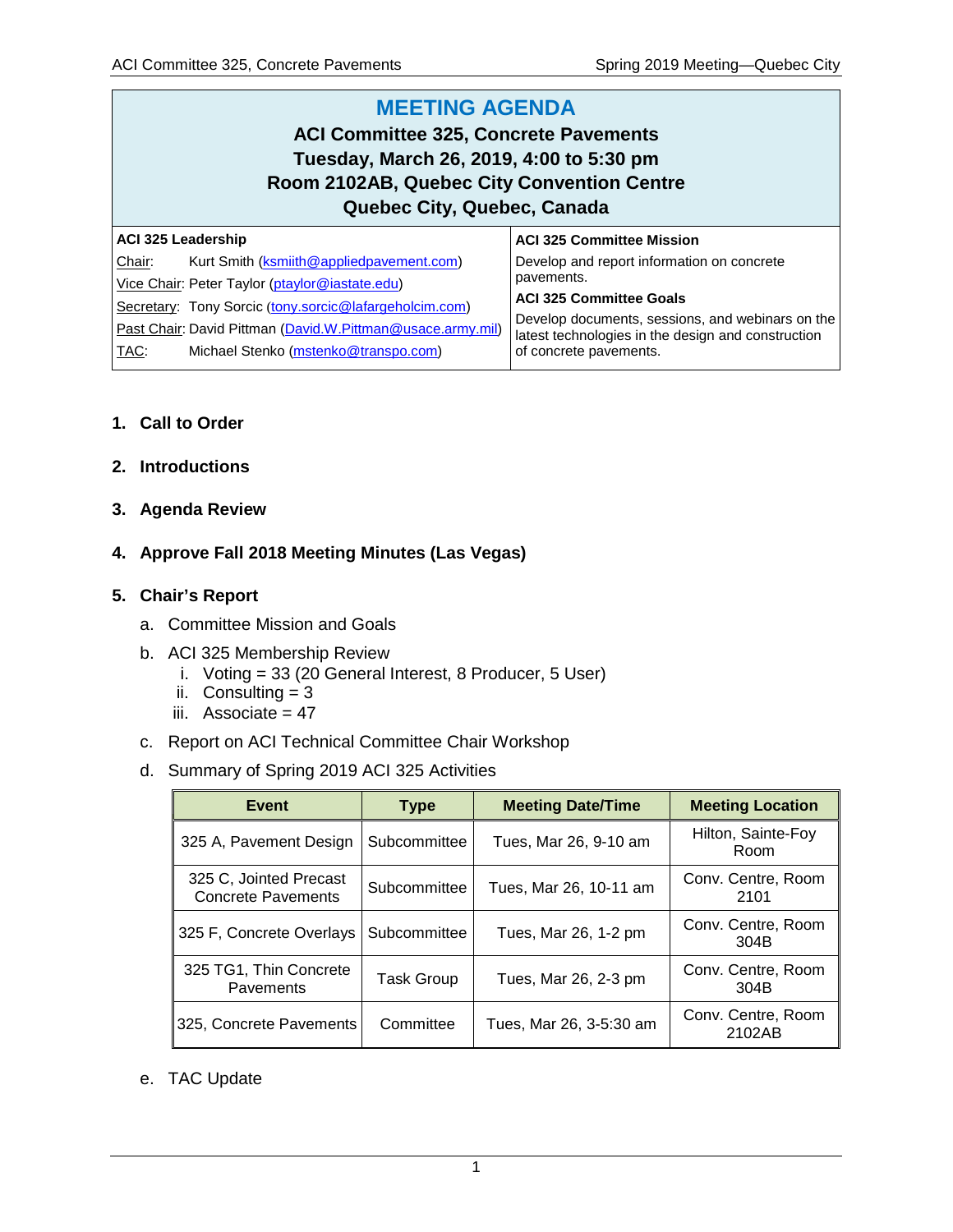## **6. Subcommittee/Task Force/Task Group Reports**

- a. 325-A, Design and Construction of PCC Pavements (Killingsworth)
- b. 325-C, Jointed Precast Concrete Pavements (Tayabji)
- c. 325-E, Accelerated Paving (Sorcic)
- d. 325-F, Concrete Pavement Overlays (Taylor)
- e. Task Force on Continuously Reinforced Concrete Pavements (Smith)
- f. Task Group on Thin Concrete Pavements (Van Dam)

### **7. Technical Sessions**

- a. Spring 2019 Meeting: "Mini-Session" on Accelerated Concrete Paving (Sorcic)
- b. Fall 2019 Meeting, Oct 20-24 in Cincinnati, Ohio
	- i. Local Road and Street Design (Killingsworth)
	- ii. Preliminary request submitted 10/17/18; preliminary approval granted 12/11/19
- c. Spring 2020 Meeting, Mar 29-Apr 2 in Rosemont, Illinois
	- i. CRCP Design, Construction, and Performance (Smit/Gancarz)
	- ii. Preliminary request due 3/29/19; preliminary request submitted 1/26/19
- d. Fall 2020 Meeting, Oct 25-29 in Raleigh, North Carolina
	- i. Concrete Overlays (Taylor)
	- ii. Preliminary request due 10/25/19
- e. Spring 2021 Meeting, Mar 28-Apr 1 in Baltimore, Maryland
	- i. Topic/Leader?
	- ii. Preliminary request due 4/3/20

Helpful Link to Request Preliminary and Final Sessions (will require log-in):

[https://www.concrete.org/events/conventions/future-conventions/request-a](https://www.concrete.org/events/conventions/future-conventions/request-a-session.aspx)[session.aspx](https://www.concrete.org/events/conventions/future-conventions/request-a-session.aspx)

## **8. Liaison Reports**

- a. ACI 327 (RCC) b. ACI 330 (Parking Lots) c. ACI 522 (Pervious Concrete) d. FHWA e. FAA h. CPTech Center i. ACPA j. NRMCA k. PCA l. ISCP
- f. COE
- g. TRB

2

m. Other Groups/Organizations?